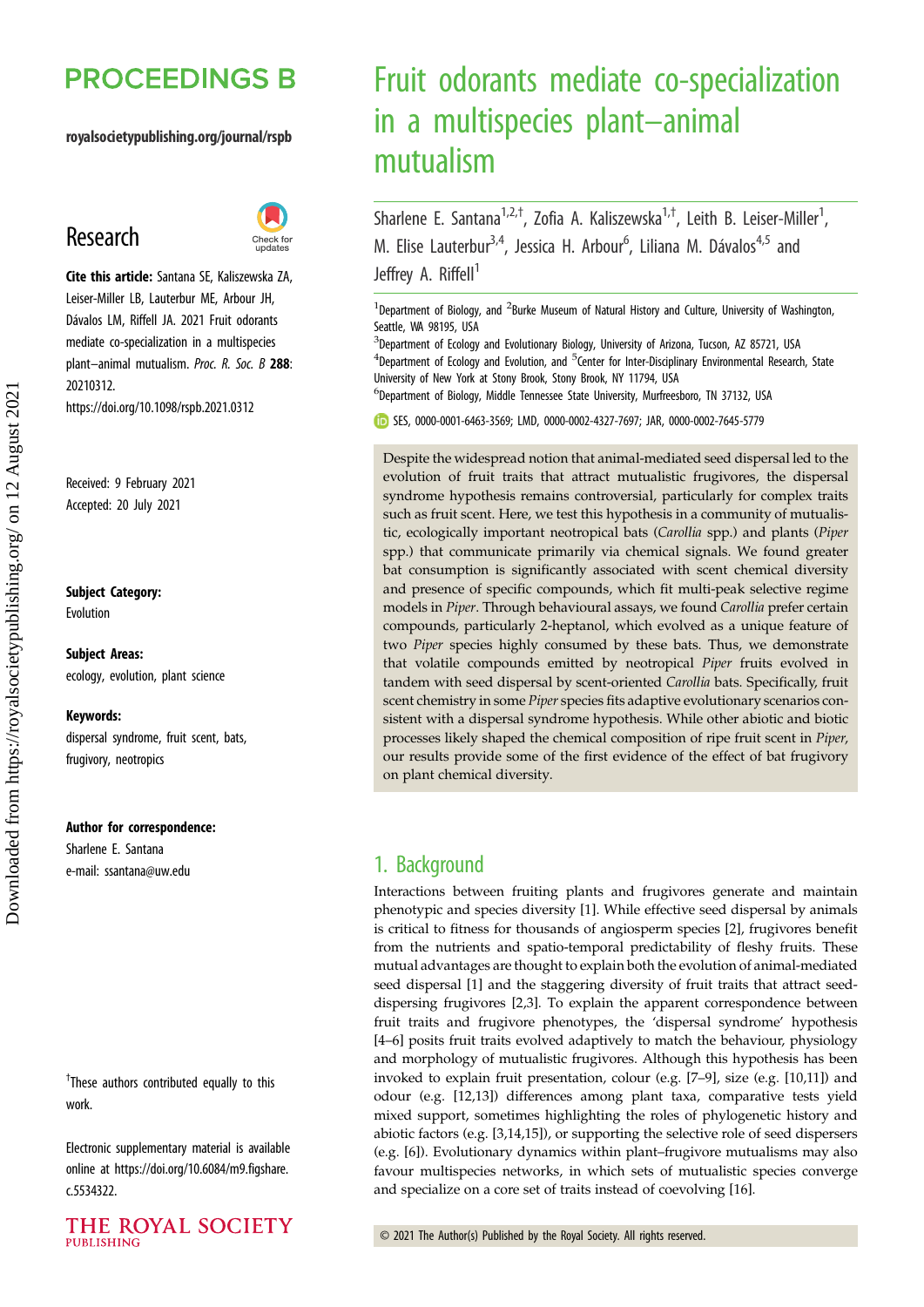Most studies of the dispersal syndrome hypothesis have focused on trait complexes (e.g. fruit colour, size, shape) influenced by distantly related frugivores (e.g. birds versus mammals) [\[17](#page-8-0)–[19](#page-8-0)]. Though informative about the effect of divergent frugivore behaviors and physiologies on fruit trait macroevolution, spatial and phylogenetic effects can dominate these patterns [\[3\]](#page-7-0), obscuring how specific interactions, or interactions along a mutualistic continuum, influence fruit trait evolution. Here, we focus on a system of sympatric, mutualistic species: pepper plants (Piper) and short-tailed fruit bats (Carollia), which communicate primarily via one type of fruit cue (scent) and frugivore sensory modality (olfaction) [\[20](#page-8-0)], and constitute a multi-species gradient of ecological interactions. With approximately 2000 species across its pantropical distribution, Piper is megadiverse, abundant, economically and ecologically important [[21\]](#page-8-0). In the Neotropics, most Piper produce small-seeded, greenish infructescences that become fragrant when ripe, purportedly to attract seed-dispersing bats [\[22](#page-8-0)]. Accordingly, the seeds of many neotropical Piper are primarily dispersed by short-tailed fruit bats (Carollia), which rely on Piper as a main food resource [[23](#page-8-0)] and primarily use olfaction to find fruit [[20,24](#page-8-0)–[26](#page-8-0)].

Fruit scents are a mélange of volatile organic compounds (VOCs), secondary metabolites produced during ripening. Most studies of the macroevolutionary patterns of fruit scent have been qualitative, with few tests of the effect of scent differences on frugivore attraction (e.g. [\[27,28](#page-8-0)]). Therefore, little is known about how interspecific variation in VOCs mediates mutualistic interactions with frugivores. In Piper, chemical trait selection via mutualisms with bats is likely because these plants gain fitness benefits through greater ranges of seed dispersal [[29](#page-8-0)], higher germination performance after defaecation by Carollia [[30\]](#page-8-0), and lower herbivore damage via higher Piper diversity due to bat dispersion [[31\]](#page-8-0). But, with a variety of functions, including reducing bacterial and fungal attacks [[32,33\]](#page-8-0), VOCs could be byproducts of fruit maturation instead of signals adapted to target mutualistic frugivores [\[27](#page-8-0)]. We use the Piper–Carollia system to investigate the adaptive hypothesis that ecological interactions with Carollia, and bat behavioural preferences for specific chemical signals, shaped the evolution of fruit scent across Piper. Applying an integrative approach within an ecological community, we quantified the chemical composition of ripe fruit scent across 22 Piper species (Aim 1), characterized the diet of three Carollia species (Aim 2), determined the preference of Carollia for specific chemicals found in Piper ripe fruit scent (Aim 3), and quantitatively linked bat diet and chemical preferences to the adaptive evolution of Piper fruit scent chemistry (Aim 4).

## 2. Methods

This study was conducted at La Selva Biological Station, Costa Rica, where Piper is highly diverse (over 50 recognized species [\[34\]](#page-8-0)), and three Carollia species (Chiroptera: Phyllostomidae; C. castanea, 11 g; C. sowellii, 18 g; and C. perspicillata, 21 g) are some of the most abundant bats year-round and coexist with approximately 62 other bat species. Research was conducted under Costa Rican permits SINAC-SE-GCUS-PI-R-117-2015, 038-2017- ACC-PI, ACC-PI-030-2018, R-041-2016-OT-CONAGEBIO. All procedures for bat capture and handling were approved by the University of Washington's and Stony Brook University's Institutional Animal Care and Use Committees (UW 4307-02; SBU 2013-2034-R1-8.15.19-BAT).

## (a) Aim 1: quantify the chemical composition of ripe fruit scent

To quantify the VOCs that constitute their scent, we collected ripe *Piper* infructescences  $(N = 22$  species; 1–34 samples per species; 1–35 infructescences per sample; 0.45–63.49 g fresh weight; electronic supplementary material, data file S1). Piper species were identified based on morphological characteristics, and at least one sample per species was reviewed by an expert and confirmed via genetic markers (below). We considered infructescences ripe if they had fully formed individual fruits with seeds throughout infructescence length, were plump and soft when squeezed gently (although some species are not soft when ripe, e.g. P. paulowniifolium) and easily removed from the plant. In some cases (e.g. P. sublineatum, P. concepcionis), slight colour changes further allowed us to select ripe fruits.

We collected VOCs from infructescence ('fruit' hereafter) samples for approximately 20 h via dynamic headspace adsorption using a push–pull system and standardized methods [\[35\]](#page-8-0), and subsequently identified and quantified putative VOCs through a gas chromatography-mass spectrometry (GC-MS) pipeline that included verification with alkane standards and Kovats indices. Contaminants (e.g. compounds present in empty bag controls, non-natural VOCs) and all VOCs that were present in fewer than five samples were removed from the dataset (see electronic supplementary materials for full protocol). We conducted calibration curves to quantify key VOCs in our sample, but note that isomers/enantiomeric composition of these VOCs will need to be verified further. Recorded VOC abundances correspond to both the VOC absorption on the matrix (during sample collection) and the ion fragmentation and MS detector sensitivity, and thus may not accurately reflect the quantities of all VOCs in the bouquet. We controlled VOC abundances by dividing them by the weight of the sample and hours of collection time. Using averages of these corrected values for each species, we then calculated: (1) total VOC emission–the sum of abundances across all VOCs, (2) number of VOCs in the scent bouquet, and (3) Shannon–Wiener index of VOC diversity. While the latter might overestimate the contribution of rare and underestimate the contribution of common VOCs, this might be advantageous given the abundance of rare yet potentially important VOCs in Piper fruit scents (see Results).

#### (b) Aim 2: characterize Carollia diet

To quantify Piper consumption by the three Carollia species in our study site, we deployed mist nets from 18.00 to 22.00 h along trails to capture bats during the rainy season (July and September–December 2015), when Piper fruit abundance and diversity is greater [\[36\]](#page-8-0). We collected faecal samples from 318 individuals (C. perspicillata  $N = 84$ , C. sowelli  $N = 111$  and C. castanea  $N = 123$ ) by placing each bat in a cloth bag immediately after capture, and for a maximum of 2 h before release at the capture site. Upon collection, we allowed faecal pellets to dry in an air-conditioned room for 1–2 days prior to storage in 1.5 ml vials. We identified seed species in rehydrated faecal pellets under a dissecting microscope (Leica M125) via morphological comparisons with a seed reference library we compiled at La Selva (available upon request). If we could not identify the species of a particular seed, we classified it as a morphotype (e.g. Piper Type 1). We coded each plant species or morphotype as present/absent in each individual faecal sample and summed the number of positive samples for each Piper species within each Carollia species. To expand the temporal scope of the diet data to cover all months of the year, we combined our data (i.e. number of positive samples per Piper species for each Carollia species) with those from published studies that used similar methods to characterize Carollia diet at La Selva [\[37,38\]](#page-8-0). This entailed adding the reported total positive samples for each Piper species to our dataset, except for morphotypes or unidentified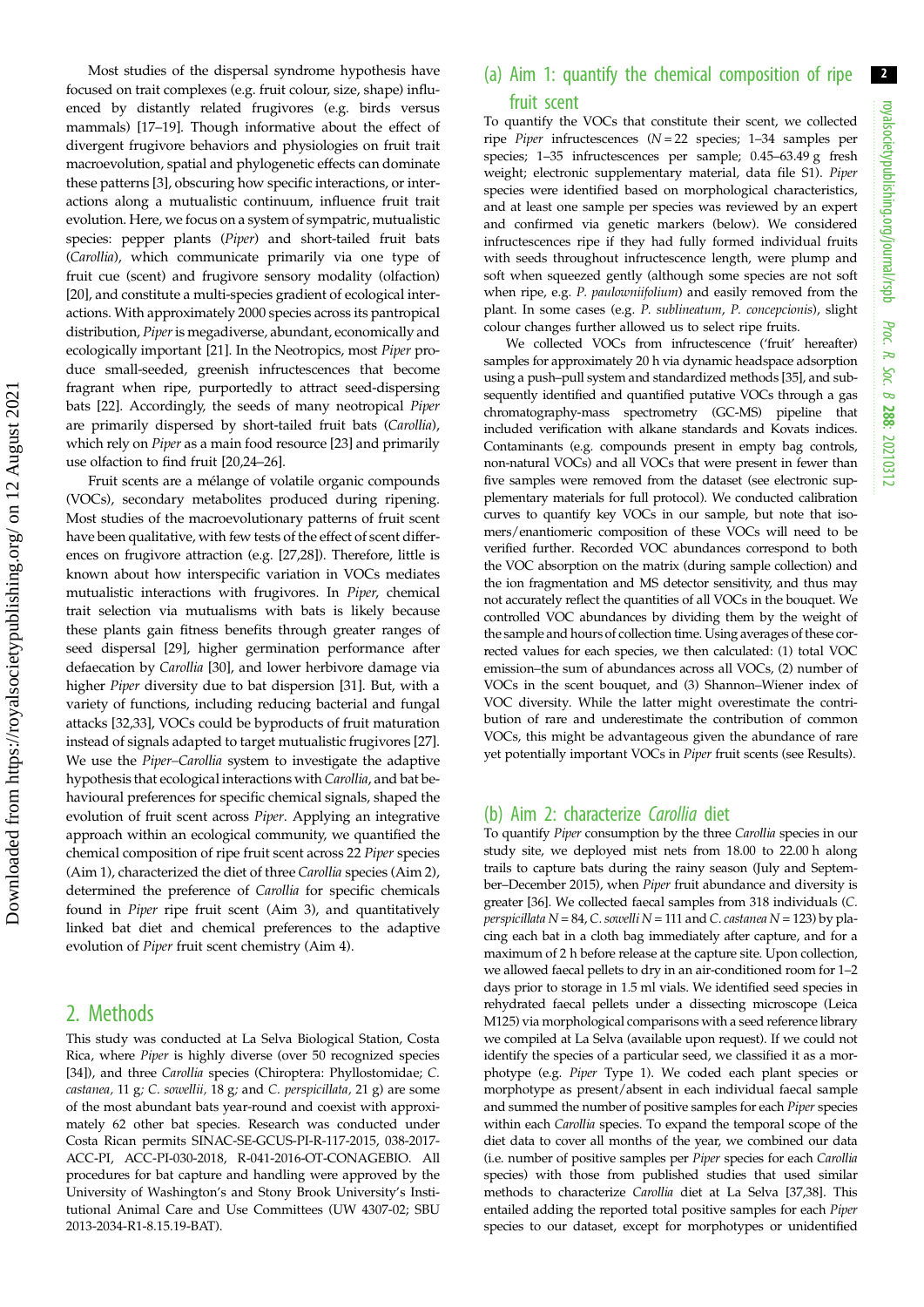samples. Finally, we calculated the proportion in the diet of each Piper species for each Carollia species as Proportion $p_{iperX} = \Sigma$ (positive PiperX samples)/total number of samples.

#### (c) Aim 3: determine Carollia VOC preferences

To test bat preferences for specific VOCs, we conducted twochoice behavioural experiments on naive C. castanea inside a flight cage (Coleman,  $3.048 \times 3.048 \times 2.1336$  m) under natural ambient conditions at La Selva in August 2017 (41 adult males and non-lactating, non-pregnant females;  $N = 25$  positive trials). During each experiment, we recorded a bat's foraging behaviour (infrared-sensitive handycam 4 K HD video recording, Sony, Japan) and echolocation calls (condenser microphone CM16, CMPA preamplifier unit, Avisoft Bioacoustics, Berlin, Germany) as they responded to experimental samples. These consisted of unripe P. sancti-felicis fruit (control) or unripe P. sancti-felicis fruit with either 2-heptanol, α-caryophyllene or α-phellandrene in the same concentrations and emission rates they are found in ripe fruit. These VOCs were selected because they are abundant and common in ripe fruit scent across all the Piper species studied (α-caryophyllene and α-phellandrene), or relatively rare but characteristic of P. sancti-felicis ripe fruit scent (2-heptanol; [\[24\]](#page-8-0); electronic supplementary material, data file S1). Samples were placed on 50 ml Falcon tubes, 40 cm apart, on a custombuilt platform (see electronic supplementary materials for details). During each trial, we presented a bat with a choice between a control and an enriched sample, recorded for a maximum of 20 min per trial and five trials per bat, with new trials being conditional on a positive response on the previous trial. We randomized both the trial order and position (left, right) of the target choices between consecutive trials to minimize spatial learning effects. In the laboratory, we watched videos of the behavioural trials and recorded the individual's choice, defining target selection as a bat landing on a target and attempting to bite it. All individuals were released near the site of capture after experiments and processing were completed.

## (d) Aim 4: link Carollia diet and VOC preferences to Piper VOC evolution

To generate a molecular phylogeny for statistical analyses (below) and corroborate field species identifications, we extracted and amplified one chloroplast (approx. 887 bp petA-psbJ region) and one nuclear (approx. 708 bp internal transcribed spacer-2, ITS) gene from leaf samples collected from each Piper plant used for VOC sampling. We inferred maximum-likelihood trees for individual markers using the  $GTR + I + G$  model in  $GARLI$ 0.951, and used the ITS gene tree, previously published divergence times [[39](#page-8-0)–[41\]](#page-8-0), and the R 'chronos' [[42](#page-8-0)] function to infer an ultrametric, time-calibrated phylogeny. See the electronic supplementary materials for full methods.

To summarize the ripe fruit VOC abundance dataset into fewer variables, we used the 'capscale' function from the R package vegan [\[43](#page-8-0)] to run a constrained, redundancy (multidimensional scaling, MDS) analysis based on Bray–Curtis distances. This generated 21 MDS axes with no negative eigenvalues (electronic supplementary material, table S2). Then, to identify which compounds explained most of the variation across these axes, we used the 'envfit' function [\[43](#page-8-0)] with 1000 permutations to fit VOC vectors onto the first five axes of the ordination. Of these, we selected those at  $\alpha \leq 0.001$ . We used the Piper phylogeny (above) and functions from the R packages mvMORPH [[44](#page-8-0)] and geomorph [[45\]](#page-8-0) to determine whether the MDS scores showed significant phylogenetic signal, and to fit three models of continuous trait evolution: (i) Brownian motion (BM)—a random walk evolutionary process with a constant rate, (ii) Ornstein–Uhlenbeck (OU)—random walk evolution with selection towards an optimum value, and (iii) early burst (EB) rates vary and are highest towards the root.

To investigate reciprocal relationships between Piper VOC traits and Carollia diet, we adopted a hierarchical Bayesian approach in brms [\[46\]](#page-8-0), which implements models in the Stan language [\[47\]](#page-8-0). Typical analyses comprise regressions, but both VOC traits and Carollia consumption are measured with error, therefore we modelled all variables as responses, each with an error structure influenced by the phylogeny. While Carollia consumption for each species—a proportion—was modelled as zero-enriched beta distributed variable, Piper VOC traits were modelled as normally distributed variables except for the Poisson-distributed variables VOC number and plant abundance. Based on Salazar et al. [[48](#page-8-0)], the latter was incorporated into models to determine the relationship between differential availability of Piper species and bat consumption. Our approach resulted in 17 multi-response models, each including the consumption for each Carollia species and one other variable. Variables spanning a wide scale (e.g. individual VOC concentrations) had to be log-transformed and/or required the addition of a constant due to many zeros. Although this can change model fit depending on the constant selected [[49](#page-8-0)], model fits using leave-one-out cross validations revealed no change in fit across constants spanning three orders of magnitude (0.1, 1, and 10). Each model ran for 25–200 K iterations, with the first 2–150 K iterations discarded as burn-in. Convergence was evaluated using the effective sampling size for both species-specific and sample-wide effects. See the electronic supplementary materials for more model details.

To detect adaptive shifts in the evolution of Piper fruit scent chemistry, we used the function 'l1ou' [[50](#page-9-0)] on six datasets: (1) VOC MDS1–5 scores (greater than 50% variation); (2)  $(log_{10}(x + 1))$  abundance of the six 'major' VOCs explaining variation across MDS1–5 ([figure 1;](#page-3-0) germacrene-D, p-cymene, β-myrcene, α-phellandrene, β-phellandrene 2-nonanone), (3) (log10-  $(x + 1)$ ) abundance of the three 'key' VOCs significantly associated with Carollia's diet and/or preferred by bats (2-nonanone, 2-heptanol, α-caryophyllene), (4) total VOC emission, (5) number of VOCs, and (6) VOC Shannon–Wiener index. We used the phylogenetic Bayesian information criterion to evaluate shifts in the evolution of VOCs and MDS scores. Since the number of axes was large compared to the number of species, we simulated evolutionary histories with no adaptive shifts to test for the detected number of shifts occurring by chance under a constant evolutionary process. We simulated histories both under BM with trait covariance and under bounded BM without trait covariance to account for the presence of 0 values in the VOC dataset. For both, 100 simulated datasets were generated; l1ou was applied to each, and the number of shifts were compared to that detected in the VOC and MDS datasets. As the presence and absence of VOCs appeared to impact l1ou shifts, we inferred the evolutionary histories of major and key VOCs. To do so, we used the R function fitDiscrete from geiger [[51](#page-9-0)] to model the evolution of presence/absence of the four VOCs based on an equal transition rates model ( $0 \rightarrow 1 = 1 \rightarrow 0$ 'ER') and an asymmetric rates model (ARD). We used the Akaike information criterion with sample size correction (AICc), to identify the best-fit model, and determined which direction  $(0 \rightarrow 1)$ , or  $1 \rightarrow 0$ ) was faster. All code used in analyses is available in the electronic supplementary material, files and Github [doi:10.5281/](http://dx.doi.org/doi:10.5281/zenodo.5068213) [zenodo.5068213.](http://dx.doi.org/doi:10.5281/zenodo.5068213)

### 3. Results

## (a) Aim 1: interspecific diversity in scent composition of Piper fruits

We identified 249 VOCs in ripe fruit scents across 22 sympatric Piper (electronic supplementary material, data file S1). Fruit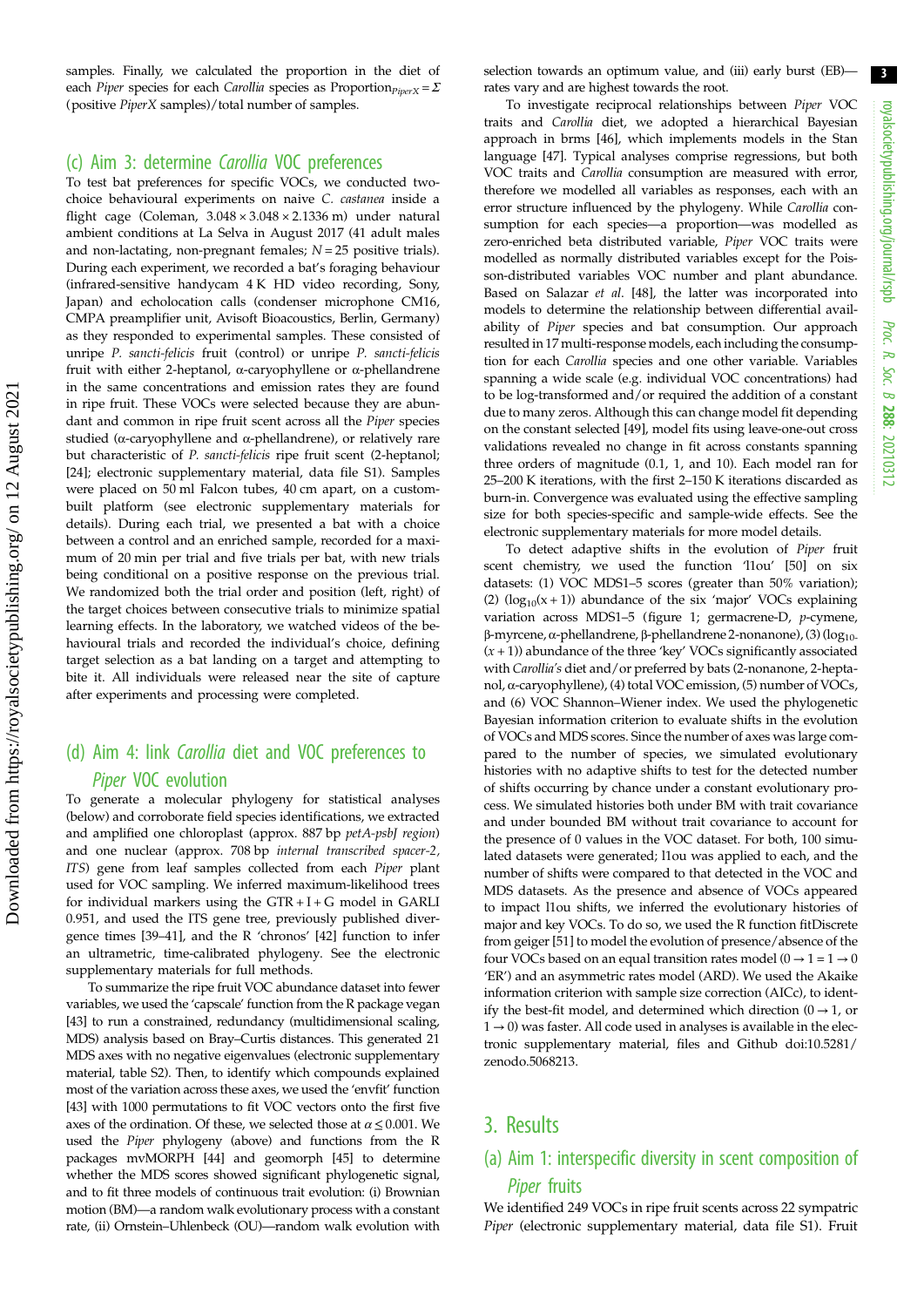<span id="page-3-0"></span>

Figure 1. Distribution of the Piper species studied along the first four axes of an MDS analysis of ripe fruit VOC data. The presence and abundance of six major VOCs: 2-nonanone (ketone), germacrene-D (sesquiterpene), p-cymene (alkybenzene), α-phellandrene, β-phellandrene and β-myrcene (monoterpenes) was significantly associated ( $p < 0.0001$ ) with the first five axes of multivariate space of ripe fruit VOCs, as noted by the blue-coloured vectors. Piper species that are rare (P. garagaranum) or predominant (all others) in the diet of Carollia are illustrated by photos on the right (fruits noted by yellow arrows). (Online version in colour.)

scents are dominated by sesquiterpenes (e.g. α-caryophyllene: 95% of species, germacrene-D: 77%, α-cubebene; 64%), monoterpenes (e.g. β-pinene: 64% of species, trans-β-ocimene: 59%, α-phellandrene: 55%, β-phellandrene: 45%), and to a much lesser extent, other compound types like aliphatic alcohols (e.g. 2-heptanol, 9% of species) and ketones (e.g. 2-nonanone, 14% of species). The number of identified VOCs in ripe fruit scent ranges from four (Piper evasum) to 104 (Piper sancti-felicis) and varies widely in abundance across species (electronic supplementary material, data file S1). Out of the 21 multivariate axes of ripe fruit VOCs, MDS 1–5 explained 51% of the variance (electronic supplementary material, table S1). The presence and abundance of six compounds (major VOCs): 2-nonanone, germacrene-D, p-cymene, α-phellandrene, β-phellandrene and β-myrcene is significantly associated with MDS 1–5 ( $p < 0.0001$ ; figure 1 and electronic supplementary material, table S2, data file S2). Albeit a non-significant vector across these axes, α-caryophyllene strongly covaries with MDS1 (electronic supplementary material, data file S2).

Variation in fruit scent composition was not predicted by phylogeny (electronic supplementary material, figure S1; MDS1–21  $K_{\text{mult}} = 0.419$ ,  $p = 0.859$ ; MDS1–5  $K_{\text{mult}} = 0.434$ ,  $p = 0.143$ ), and neither was total VOC emission (K = 0.751;  $p = 0.082$ ), nor the number (*K* = 0.326;  $p = 0.797$ ) and diversity  $(K = 0.433; p = 0.512)$  of VOCs in ripe fruit scent across the Piper species studied.

(b) Aims 2 and 3: Bat diet and fruit scent preferences The annual diet of the three Carollia species at La Selva is characterized by high abundance of a few and low abundance of many Piper species [\(figure 2](#page-4-0) and electronic supplementary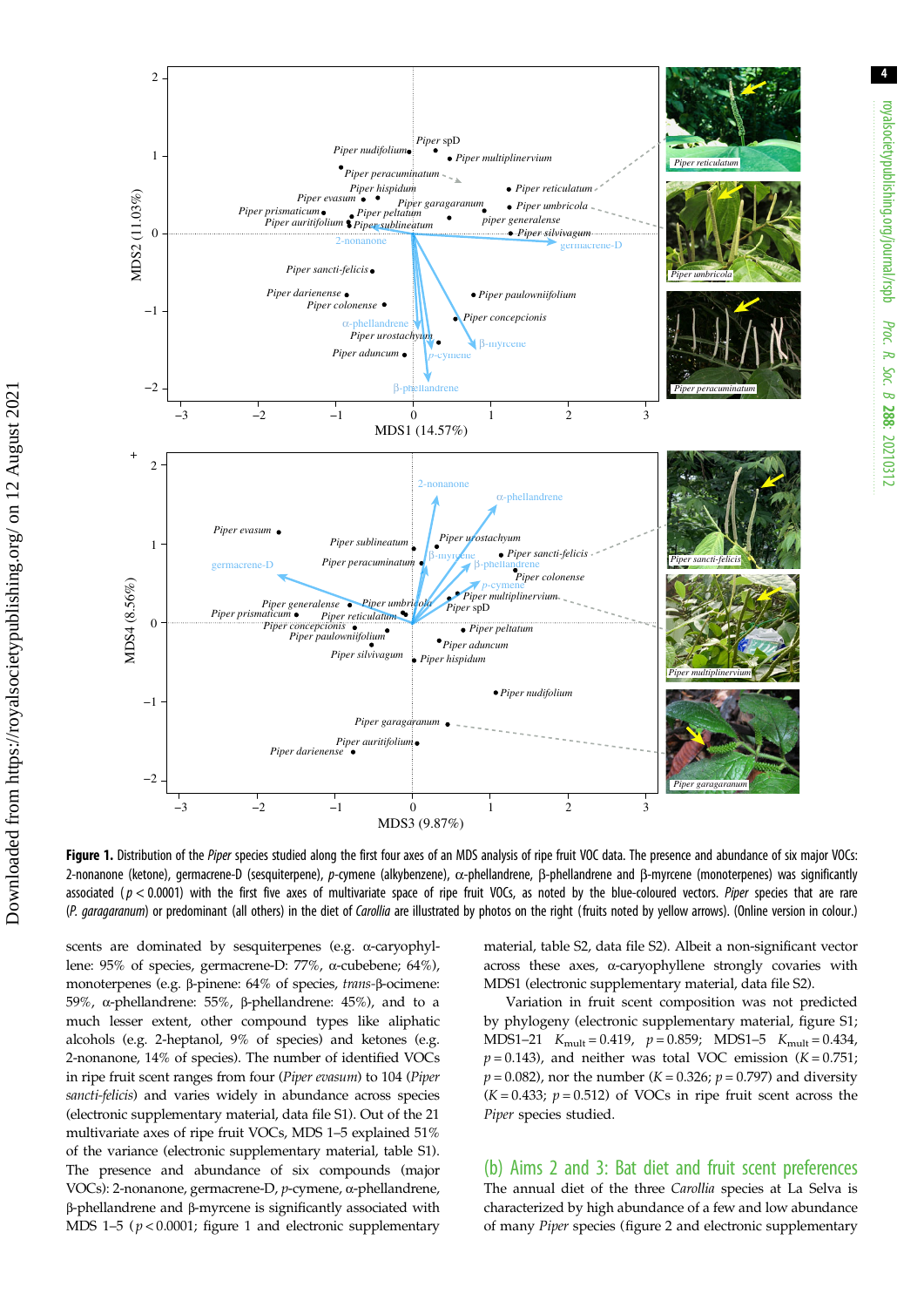<span id="page-4-0"></span>

Figure 2. Main results of evolutionary analyses of fruit scent chemical composition. Phylogeny shows selective regime shifts (·) and associated bootstrap values from an I1ou analysis of the six VOCs that significantly explain variation in fruit scent across Piper species (vectors in [figure 1\)](#page-3-0). Branches within each selective regime are noted in different colours. Also noted are nodes in which there were gains (+) of some key VOCs (i.e. those associated with diet, and/or preferred by bats), resulting in significant changes in evolutionary transition rates ([table 2](#page-6-0)). The presence of the key VOCs is mapped on the tips of the phylogeny, along with the prevalence of each Piper species in the diet of each Carollia species. See Results for more details. (Online version in colour.)

material, table S3). Piper sancti-felicis (P. scintillans [\[34](#page-8-0)]) has the greatest proportion of positive samples in the annual diet of all three Carollia (C. castanea: 28.63% of samples, C. sowelli: 35.44%, C. perspicillata: 23.38%). Carollia castanea has the greatest overall proportion of Piper species in its diet (79.05%), followed by C. sowelli (65.28%) and C. perspicillata (51.83%). Results of behavioural experiments suggest that bats prefer samples enriched with 2-heptanol (87.5% versus 12.5% control,  $N = 8$ ) and  $\alpha$ -caryophyllene (75% versus 25% control,  $N = 8$ ), but show a neutral response to α-phellandrene (44.4% versus 55.6% control,  $N=9$ ) when compared to solvent-only (unscented mineral oil) controls.

## (c) Aim 4: links among Carollia diet, VOC preferences and Piper VOC evolution

[Table 1](#page-5-0) summarizes the results from multi-response models relating plant and fruit scent variables with the proportions of Piper species in the annual diet of each Carollia species (electronic supplementary material, figures S2–S6 show additional model results). These revealed no association between Piper plant abundances and the diet of any of the Carollia species.

There is a statistically positive association between MDS3 and the diet of C. sowellii and C. perspicillata, with a positive trend for C. castanea, as well as MDS4 and the diet of C. castanea and C. sowelli, with a positive trend in C. perspicillata. Total fruit VOC emission was not associated with the proportion of Piper species in the diets of any Carollia species. By contrast, the number of VOCs in ripe fruit scent is consistently, positively associated with the proportion of Piper in the diet of all three Carollia. VOC diversity in fruit scent is positively associated with the proportion of Piper species in the diet of C. castanea with positive trends for C. sowellii and C. perspicillata. We also found statistically supported associations between the abundance of 2-nonanone (one of the major VOCs) and the proportion of Piper species in the annual diet of C. castanea. Among the VOCs used in preference trials, we found a positive association between the abundance of 2-heptanol in ripe fruit scent and the proportion of Piper species in the annual diets of C. castanea and C. sowellii (with a positive trend in C. perspicillata), but no association with α-caryophyllene or α-phellandrene. Model fits from leave-one-out posterior predictive checks revealed some data points led to better model fit, therefore some models were not robust to subsampling.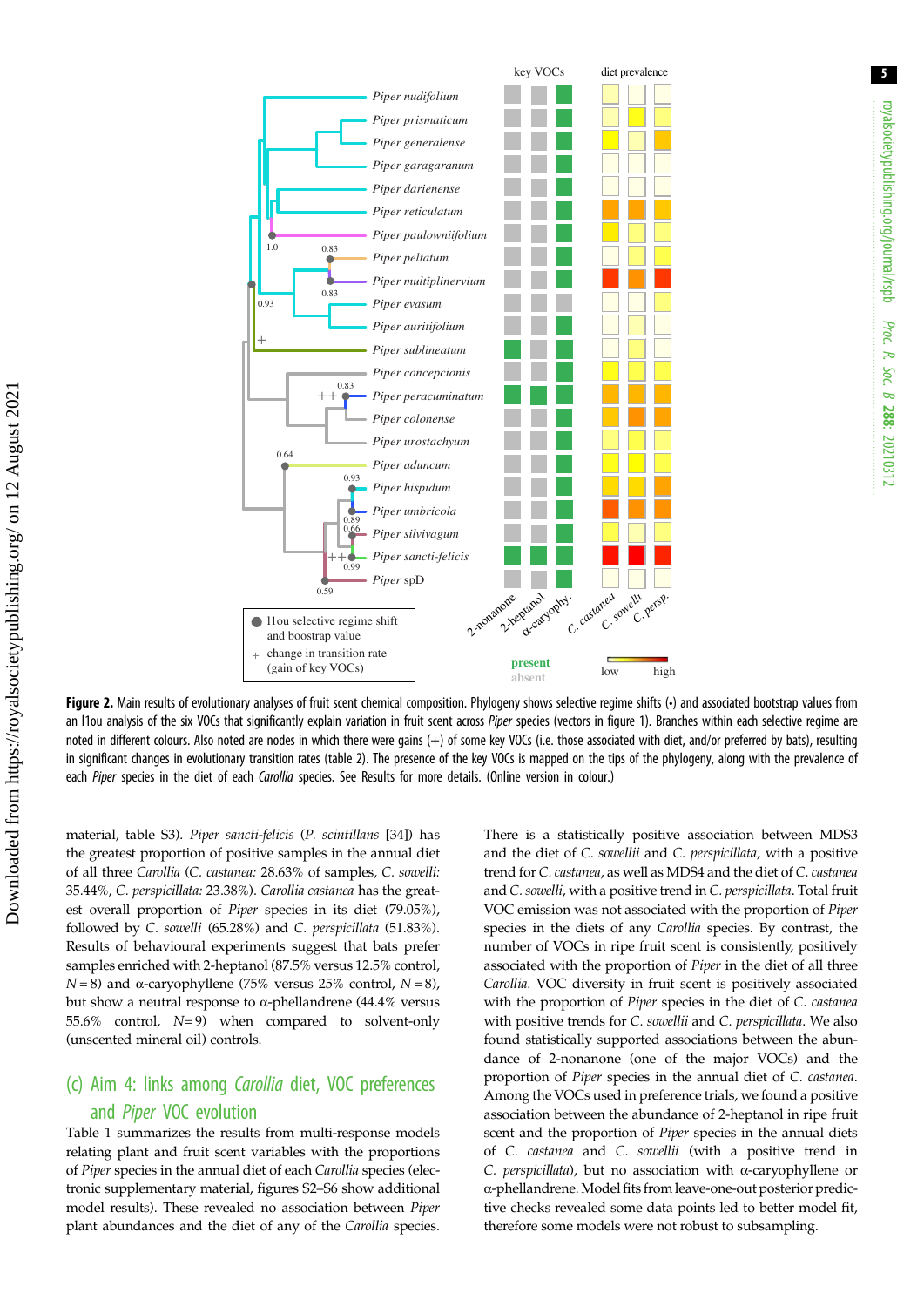<span id="page-5-0"></span>Table 1. Posterior estimates of the coefficient of plant traits on Carollia consumption, italics: 95% credible intervals do not overlap with 0.

| plant/fruit scent trait              | C. castanea              | C. sowelli                 | C. perspicillata           |  |  |
|--------------------------------------|--------------------------|----------------------------|----------------------------|--|--|
| plant abundance                      | $0 (-0.01 - 0.01)$       | $0 (-0.01 - 0.01)$         | $0 (-0.001 - 0.01)$        |  |  |
| MDS1                                 | $-0.02$ ( $-0.76-0.69$ ) | $-0.14$ ( $-0.88-0.45$ )   | $-0.05$ ( $-0.70-0.52$ )   |  |  |
| MDS2                                 | $0.15$ (-0.63-0.82)      | $0.15$ (-0.51-0.88)        | $0.39$ (-0.29-1.14)        |  |  |
| MDS3                                 | $0.81$ (-0.12-1.90)      | $1.22$ $(0.14 - 2.25)$     | $0.90(0.09 - 1.89)$        |  |  |
| MDS4                                 | $1.95(0.38 - 3.42)$      | $1.59(0.01 - 3.17)$        | $0.77$ (-0.63-2.52)        |  |  |
| MDS5                                 | $0.71$ (-0.59-2.19)      | $0.52$ (-0.28-1.87)        | $0.47$ (-0.43-1.59)        |  |  |
| total emission                       | $0.08$ (-0.94-0.98)      | $-0.05$ ( $-0.83 - 0.71$ ) | $-0.03$ ( $-0.86 - 0.70$ ) |  |  |
| VOC number                           | $0.03(0.01 - 0.05)$      | $0.04(0.02 - 0.05)$        | $0.03(0 - 0.05)$           |  |  |
| VOC diversity                        | $1.48$ (0.04-2.93)       | $1.35$ (-0.10-2.81)        | $0.82$ (-0.33-2.13)        |  |  |
| 2-heptanol <sup>a</sup>              | $0.40$ (0.06 $-0.72$ )   | $0.50(0.18 - 0.77)$        | $0.35$ (-0.01-0.64)        |  |  |
| 2-nonanone                           | $0.65(0-1.19)$           | $0.35$ (-0.24-1.08)        | $0.55$ (-0.03-1.05)        |  |  |
| germacrene-D                         | $0.07$ (-0.31-0.39)      | $-0.01$ ( $-0.34-0.29$ )   | $0.02$ (-0.26-0.34)        |  |  |
| p-cymene                             | $0.02$ (-0.28-0.46)      | $0.07$ (-0.21-0.46)        | $-0.03$ ( $-0.26 - 0.23$ ) |  |  |
| $\alpha$ -caryophyllene <sup>a</sup> | $0.09$ (-1.41-1.08)      | $0.07$ (-0.84-0.87)        | $0.17$ (-0.23-0.67)        |  |  |
| $\alpha$ -phellandrene               | $0.12$ (-0.22-0.46)      | $0.15$ (-0.11-0.44)        | $0.10$ (-0.18-0.47)        |  |  |
| β-myrcene                            | $-0.05$ ( $-0.41-0.30$ ) | $-0.05$ ( $-0.41-0.28$ )   | $-0.19$ ( $-0.61-0.12$ )   |  |  |
| β-phellandrene                       | $0.29$ (-0.11-0.75)      | $0.29$ (-0.09-0.84)        | $0.13$ (-0.18-0.60)        |  |  |

<sup>a</sup>Preferred by bats.

A BM (non-adaptive) model was supported over a single selective peak (adaptive; OU) model for total VOC emission and MDS1–5 axes of ripe fruit scent composition (electronic supplementary material, tables S4–S5). While an adaptive model with three selective regime shifts was detected for MDS1–5, this result was highly likely when data were simulated under BM with trait covariance ( $p = 0.77$ ; electronic supplementary material, figure S7). By contrast, adaptive (OU) models received the highest support for the number and diversity of VOCs in fruit scent (electronic supplementary material, table S5), with two shifts leading to low and high VOC number and diversity in P. evasum and P. sancti-felicis, respectively  $(p = 0.07;$  electronic supplementary material, figure S8). For the six major VOCs, which significantly explained MDS1–5 variation, l1ou analyses identified 11 selective regime shifts (three with greater than 90% bootstrap support, [figure 2](#page-4-0) and electronic supplementary material, figure S9). Simulations indicate that finding this number of shifts is highly unlikely when traits are simulated under BM with covariance  $(p < 0.01)$ , or as non-covarying bounded values ( $p < 0.01$ ). One well-supported, earlier shift at the split between P. sublineatum and a multispecies clade seems to be defined by the loss of β-myrcene, α/β-phellandrene and p-cymene. More recent shifts lead to clades represented by single species in our phylogeny [\(figure 2](#page-4-0)), with those basal to P. hispidum (93% bootstrap) and P. sancti-felicis showing greatest support (greater than 92% bootstrap). For the three key VOCs linked to diet and/or preferred by Carollia, l1ou identified three shifts leading to single species (electronic supplementary material, figure S10). Finding these many shifts was likely when traits were modelled under BM ( $p = 0.61$ ) or as non-covarying bounded values ( $p = 0.48$ ). The absence of 2-heptanol and 2-nonanone in most species was largely responsible for these results. Analyses of VOC data as presence–absence characters indicated transition rates significantly differ for 2-heptanol and 2-nonanone: both had fewer gains than losses [\(table 2](#page-6-0) and electronic supplementary material, figure S11).

#### 4. Discussion

Ecological interactions can influence trait evolution, but the evolutionary history of organisms can also influence species associations and explain the variation in intervening phenotypic traits. While secondary metabolites that constitute ripe fruit scent are assumed to evolve adaptively to mediate interactions with frugivores, empirical evidence is scant. Using comparative phylogenetic analyses and Bayesian modelling, we show Piper phylogenetic relationships fail to explain fruit scent composition in sympatric Piper species, consistent with patterns previously found for other Piper chemical traits [[48\]](#page-8-0). Instead, some components of *Piper* ripe fruit scent vary in tandem with their ecological relationship with their main dispersers within an ecological community. At our study site, Carollia heavily rely on Piper as a food resource and locate fruit using scent and specific VOCs. These, in turn, evolved and diversified directionally in Piper species highly consumed by Carollia.

Despite diverse influences on the variation and evolution of different components of ripe fruit scent and incomplete phylogenies, we find evidence of adaptive evolution in Piper scent. The Piper species analysed spanned major neotropical clades and high variance in chemical richness, reducing the influence of missing taxa with correlated traits [\[52](#page-9-0)] that might affect tests of phylogenetic signal and evolutionary model fitting [\[53](#page-9-0)]. Total VOC emission and MDS axes evolved away from the ancestral state in a diversifying pattern, perhaps reflecting the variety of habitats and physiologies of the Piper species studied, as secondary metabolite production,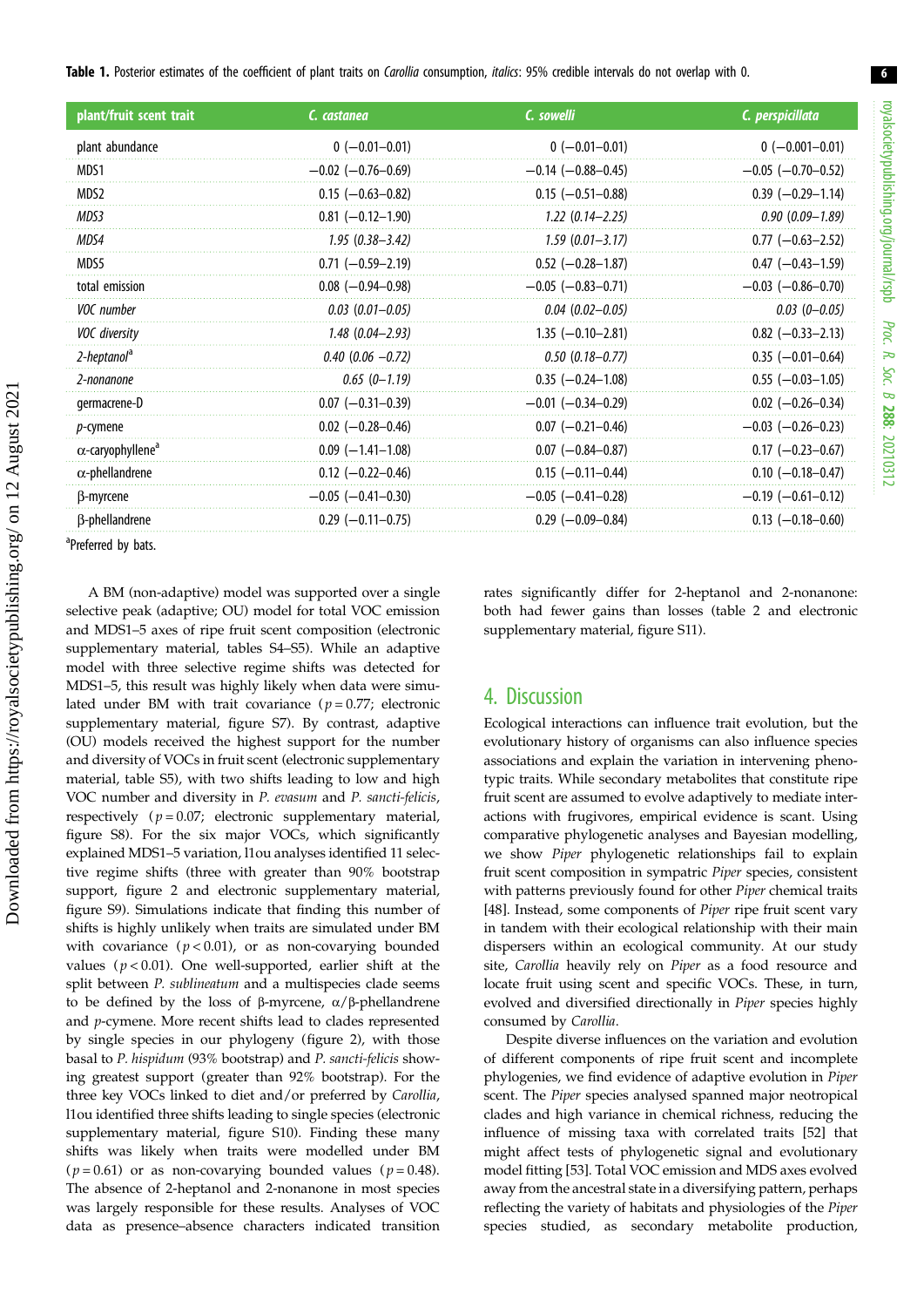<span id="page-6-0"></span>Table 2. Results of fitDiscrete analysis of the rates of presence-absence transitions of eight key VOCs. Italic font indicates most supported model for each VOC. Note the enantiomeric composition of some of the monoterpenes will need to further verified.

|                                      | equal rates model |            |                 | all rates different model |            |                 | transition rates |       |
|--------------------------------------|-------------------|------------|-----------------|---------------------------|------------|-----------------|------------------|-------|
| <b>VOC</b>                           | loglik            | <b>AIC</b> | $\triangle$ AIC | loglik                    | <b>AIC</b> | $\triangle$ AIC | $0 - 1$          | 1–0   |
| 2-heptanol <sup>a,b</sup>            | $-9.51$           | 21.22      | 3.19            | $-6.70$                   | 18.04      |                 | 0.39             | 3.95  |
| 2-nonanone <sup>a</sup>              | $-11.03$          | 24.27      | 2.11            | $-8.76$                   | 22.16      | O               | 0.50             | 3.15  |
| germacrene-D                         | $-11.65$          | 25.50      | <sup>0</sup>    | $-11.35$                  | 27.34      | 1.84            | 0.03             | 0.01  |
| <i>p</i> -cymene                     | $-15.12$          | 32.43      |                 | $-15.11$                  | 34.85      | 2.42            | 0.03             | 0.03  |
| $\alpha$ -caryophyllene <sup>b</sup> | $-469$            | 11.57      |                 | $-4.05$                   | 12.73      | 1.16            | 0.09             | 0.004 |
| $\alpha$ -phellandrene               | $-14.55$          | 31.31      | $\theta$        | $-14.29$                  | 33.22      | 1.91            | < 0.0001         | 0.01  |
| B-myrcene                            | $-13.95$          | 30.09      | n               | $-13.80$                  | 32.23      | 2.14            | 0.004            | 0.01  |
| B-phellandrene                       | $-15.25$          | 32.70      |                 | $-15.16$                  | 34.95      | 2.25            | 1.81             | 2.17  |
|                                      |                   |            |                 |                           |            |                 |                  |       |

These chemicals explain variation in ripe fruit scent across Piper (fi[gure 1](#page-3-0)), are significantly associated with Carollia's diet (<sup>a</sup>; [table 1](#page-5-0)), and/or are preferred by Carollia (<sup>b</sup>).

including VOC emission, responds to abiotic factors such as nutrient availability [[54,55](#page-9-0)]. By contrast, VOC number and diversity fit adaptive models with selective peak shifts leading to single species. While most Piper species may experience stabilizing selection to maintain the ancestral optimum (i.e. a general 'Piper scent'), natural selection appears to have operated on specific clades to alter scent composition mainly by increasing or decreasing VOC number and diversity. Selective regime shifts detected for specific VOCs, some of which we demonstrate are directly and/or positively involved in interactions with Carollia, further bolsters evidence for VOC adaptive evolution.

We find many well-supported shifts in selective optima among the VOCs that drive fruit scent variation across the Piper species studied. Except for 2-nonanone, nearly all these compounds are terpenes or terpene-related chemicals (such as p-cymene). Terpenoids are some of the most abundant angiosperm VOCs, can serve as signals of fruit ripeness [\[28](#page-8-0)], and participate in plant defenses against herbivores and pathogens [[32\]](#page-8-0). Therefore, a combination of signalling and defensive functions likely shaped the evolution of these chemicals in Piper. Minor structural changes in terpene synthases (TPS), a family of enzymes responsible for terpenes synthesis [\[56](#page-9-0)], can lead to major changes in product profiles. Molecular evidence also suggests that de novo synthesis of VOCs is induced at ripening, including transcriptional regulation of terpene-, carotenoid-, fatty acid- and phenylpropanoid-derived VOCs [[56\]](#page-9-0). Thus, evolutionary differences in TPS structure, and the timing and degree to which different Piper species activate biosynthetic pathways during fruit ripening, could underlie the interspecific VOC patterns uncovered here.

Given their continuous or staggered phenologies [\[22](#page-8-0)], Piper provides Carollia with a constant supply of ripe fruit throughout the year, and Carollia primarily rely on Piper as a food resource in a manner inversely related to body size (Results; [[23](#page-8-0)[,57,58](#page-9-0)]). The prevalence of some Piper species in Carollia's diet could be explained by their differences in number of fruits produced, seed number, or phenology, among other factors. However, behavioural studies conducted at La Selva have described Piper species preferences in Carollia that largely match trends in the diet data presented here [\[38](#page-8-0)]. Importantly, the consumption of Piper species by Carollia was not statistically related to Piper's reported abundances at our site [\[48](#page-8-0)]; bats select Piper fruit based on traits other than local abundance. Highly consumed Piper species are phylogenetically scattered and characterized by fruits scents rich in terpenoids, showing similarities with other bat-dispersed fruits (e.g. high abundance of monoterpenes; [[26,28\]](#page-8-0)). Major terpenoids, in turn, underwent multiple selective regime shifts [\(figure 2](#page-4-0)). If the differential consumption and subsequent dispersal by Carollia results in fitness benefits for Piper (as shown by [[30,31](#page-8-0)]), then the dispersal syndrome hypothesis could explain evolutionary patterns in fruit scent chemistry, particularly for the VOCs preferred by and/or found in greater abundance in Piper species highly consumed by Carollia.

Bats likely use a complex hierarchy of signals to locate and select fruit (e.g. [\[24](#page-8-0)[,59](#page-9-0)]). Although our VOC preference data are limited, the Piper specialist C. castanea tends to prefer samples rich in α-caryophyllene, a sesquiterpene found in the ripe fruit scent of almost all the Piper species studied ([figure 2](#page-4-0) and electronic supplementary material, figure S12), in greater amounts in species abundant in the diet of C. castanea (P. multiplinervium, P. reticulatum, P. umbricola), while also ubiquitous in angiosperms [[60\]](#page-9-0). It is possible α-caryophyllene is part of the VOCs that change in abundance during the ripening process and together function as coarse signals for ripe Piper (e.g. in addition to α-phellandrene, which is not preferred by itself but abundant in some highly consumed Piper species). By contrast, 2-heptanol is preferred by and statistically associated with Carollia diet, and exhibited a significant change in evolutionary transition rate (gain) in P. sancti-felicis and P. peracuminatum. Piper sancti-felicis is an early succession tree that produces fruit year-round, thus the evolution of 2-heptanol in its fruit scent may constitute a feature that enhances bat attraction, for example, in the face of competition with other Piper for Carollia, or between Carollia and opportunistic but perhaps less efficient seed dispersers such as generalist birds (S.E.S. 2019 personal observation). As P. peracuminatum's fruiting period is concentrated during the rainy season, when many other Piper also produce fruit, similar mechanisms could operate in this species to evolve 2-heptanol as a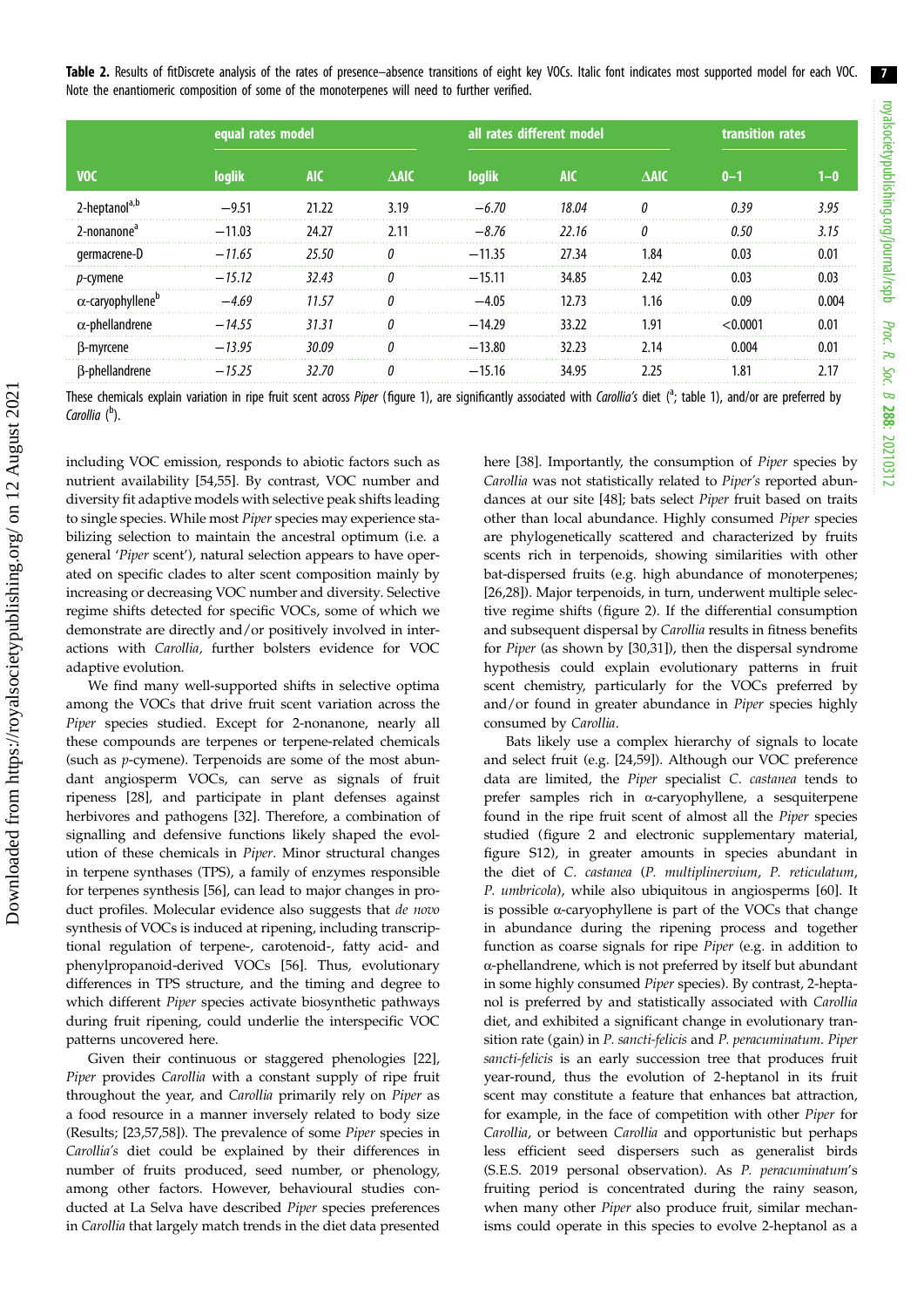<span id="page-7-0"></span>bat signal. Lipid-derived precursors and VOCs become abundant as lipid biosynthesis and membrane fluidity increase during fruit ripening [[61\]](#page-9-0), thus 2-heptanol might be an indicator of fruit ripeness in those species in which it is present. Experimental evidence indicates Carollia has greater olfactory sensitivity to longer aliphatic alcohol C-chains [\[62](#page-9-0)], suggesting these bats may have specialized to perceive compounds such as 2-heptanol as a chemical signal.

Another fatty acid derivative, 2-nonanone, is significantly associated with Carollia consumption and underwent a change in evolutionary transition rate to be present in three species, P. sancti-felicis, P. peracuminatum and P. sublineatum. While bat preferences for this compound are unknown, 2-nonanone is present in the fruit scent of other plant species (e.g. strawberries, raspberries [[63\]](#page-9-0), Ficus spp. [\[64](#page-9-0)]), in some of which it has antifungal properties [[63\]](#page-9-0). Previous work has demonstrated that non-volatile antifungal compounds (amides) in Piper fruit have a deterrent effect on bat consumption [\[65](#page-9-0)]. Thus, the presence and positive association between 2-nonanone and Carollia's consumption highlights other potential chemical strategies Piper species might have evolved to prevent fungal attacks while remaining attractive to bats.

Importantly, 2-nonanone and 2-heptanol are part of a highly diverse scent bouquet, particularly in P. sancti-felicis, and VOC number and diversity are associated with Carollia diets. Fruit secondary metabolites may control multiple aspects of seed dispersal, such as frugivore seed removal timing and dispersal distances [\[66](#page-9-0)], and VOC number and diversity may also respond to abiotic and biotic factors that affect chemicals in other plant parts (e.g. leaves [\[48](#page-8-0)]). Therefore, other processes related to bat behaviour and physiology, and factors influencing secondary metabolite production, likely contributed to the diversification of Piper fruit scent VOCs described here.

### 5. Conclusion and future directions

We provide strong evidence for mediation of Carollia-Piper interactions by chemical signals, as traits involved in a likely dispersal syndrome in neotropical Piper. Yet, scent is one trait relevant to bat consumption; other plant and fruit characteristics may affect Carollia's Piper consumption. For example, P. garagaranum [\(figure 1](#page-3-0)) has moderate amounts of α-caryophyllene in its fruit scent but is a small plant, so it may be difficult for bats to collect fruit. Future studies should integrate our findings with other aspects of Piper phenotype and ecology to flesh out coevolutionary dynamics between these plants and their seed dispersers. How VOCs are perceived by bats, and to what extent their responses to scents are innate or learned also remain unknown. While the C. perspicillata olfactory receptor repertoire appears nondescript compared to those of non-frugivorous phyllostomids, C. castanea repertoires are distinctive even within the genus, likely contributing to Piper specialization [\[67](#page-9-0)]. This may have important consequences for the proposed coevolution with chemical fruit traits. As revealed by our analyses, the role of the Carollia-Piper mutualism on fruit scent evolution is complex and nuanced, making it an exciting system for future research.

Ethics. Research was conducted under Costa Rican permits SINAC-SE-GCUS-PI-R-117-2015, 038-2017-ACCPI, ACC-PI-030-2018, R-041- 2016-OT-CONAGEBIO. All procedures for bat capture and handling were approved by the University of Washington's and Stony Brook University's Institutional Animal Care and Use Committees (#4307- 02 at UW and #2013-2034 - R1- 8.15.19 BAT at SBU).

Data accessibility. All raw data and R code used for analyses can be found in the electronic supplementary materials file and in the Github repository [https://github.com/lmdavalos/mutualism,](https://github.com/lmdavalos/mutualism) [doi:10.5281/zenodo.5068213.](http://dx.doi.org/doi:10.5281/zenodo.5068213)

The data are provided in electronic supplementary material [\[68](#page-9-0)]. Authors' contributions. S.E.S.: conceptualization, data curation, formal analysis, funding acquisition, investigation, methodology, project administration, resources, supervision, visualization, writing-original draft, writing-review and editing; Z.A.K.: conceptualization, data curation, formal analysis, investigation, methodology, validation, writingreview and editing; L.B.L.: data curation, formal analysis, investigation, writing-review and editing; M.E.L.: investigation, writing-review and editing; J.A.: formal analysis, methodology, visualization, writingreview and editing; L.M.D.: conceptualization, formal analysis, funding acquisition, investigation, methodology, project administration, resources, software, visualization, writing-review and editing; J.R.: conceptualization, data curation, formal analysis, funding acquisition, investigation, methodology, project administration, resources, supervision, validation, writing-review and editing.

All authors gave final approval for publication and agreed to be held accountable for the work performed therein.

Competing interests. We declare we have no competing interests.

Funding. This work was supported by the National Science Foundation (grant nos. 1456375 to S.E.S. and J.A.R., 1354159 to J.A.R., and 1456455 and 1442142 to L.M.D.).

Acknowledgements. For their invaluable help during fieldwork, we thank the staff at La Selva Biological Station, especially Orlando Vargas Ramírez, Bernal Matarrita Carranza, Danilo Brenes Madrigal and Marisol Luna Martinez. We also thank Stephanie Smith, Kalina Davies, Stephen Rossiter, Laurel Yohe and David Villalobos for fieldwork support, Brie Ilarde for laboratory assistance, and Susan Whitehead for information and advice during early stages of the project. For support with permit paperwork, we thank Minor Porras. The Stony Brook University Research Computing and Cyberinfrastructure SeaWulf computing system and Institute for Advanced Computational Science (NSF-OAC 1531492) provided computational resources. Members of the Santana Lab and three anonymous reviewers provided comments that greatly improved the manuscript.

## **References**

- Bascompte J, Jordano P. 2007 Mutualistic networks: the architecture of biodiversity. Annu. Rev. Ecol. Evol. Syst. 38, 567–593. [\(doi:10.1146/annurev.](http://dx.doi.org/10.1146/annurev.ecolsys.38.091206.095818) [ecolsys.38.091206.095818](http://dx.doi.org/10.1146/annurev.ecolsys.38.091206.095818))
- 2. Howe HF, Miriti MN. 2004 When seed dispersal matters. Bioscience 54, 651-660. [\(doi:10.1641/0006-3568\(2004\)054\[0651:WSDM\]2.0.](http://dx.doi.org/10.1641/0006-3568(2004)054[0651:WSDM]2.0.CO;2)  $C(0;2)$
- 3. Herrera CM. 1992 Interspecific variation in fruit shape: allometry, phylogeny, and adaptation to dispersal agents. Ecology 73, 1832-1841. ([doi:10.](http://dx.doi.org/10.2307/1940034) [2307/1940034](http://dx.doi.org/10.2307/1940034))
- 4. Janson CH. 1983 Adaptation of fruit morphology to dispersal agents in a neotropical forest. Science 219, 187–189. ([doi:10.1126/science.219.](http://dx.doi.org/10.1126/science.219.4581.187) [4581.187](http://dx.doi.org/10.1126/science.219.4581.187))
- 5. Pijl L. 1969 Principles of dispersal in higher plants. Berlin, Germany: Springer.
- 6. Valenta K, Nevo O. 2020 The dispersal syndrome hypothesis: how animals shaped fruit traits, and how they did not. Funct. Ecol. 34, 1158-1169. ([doi:10.1111/1365-2435.13564](http://dx.doi.org/10.1111/1365-2435.13564))
- 7. Lomáscolo SB, Speranza P, Kimball RT. 2008 Correlated evolution of fig size and color supports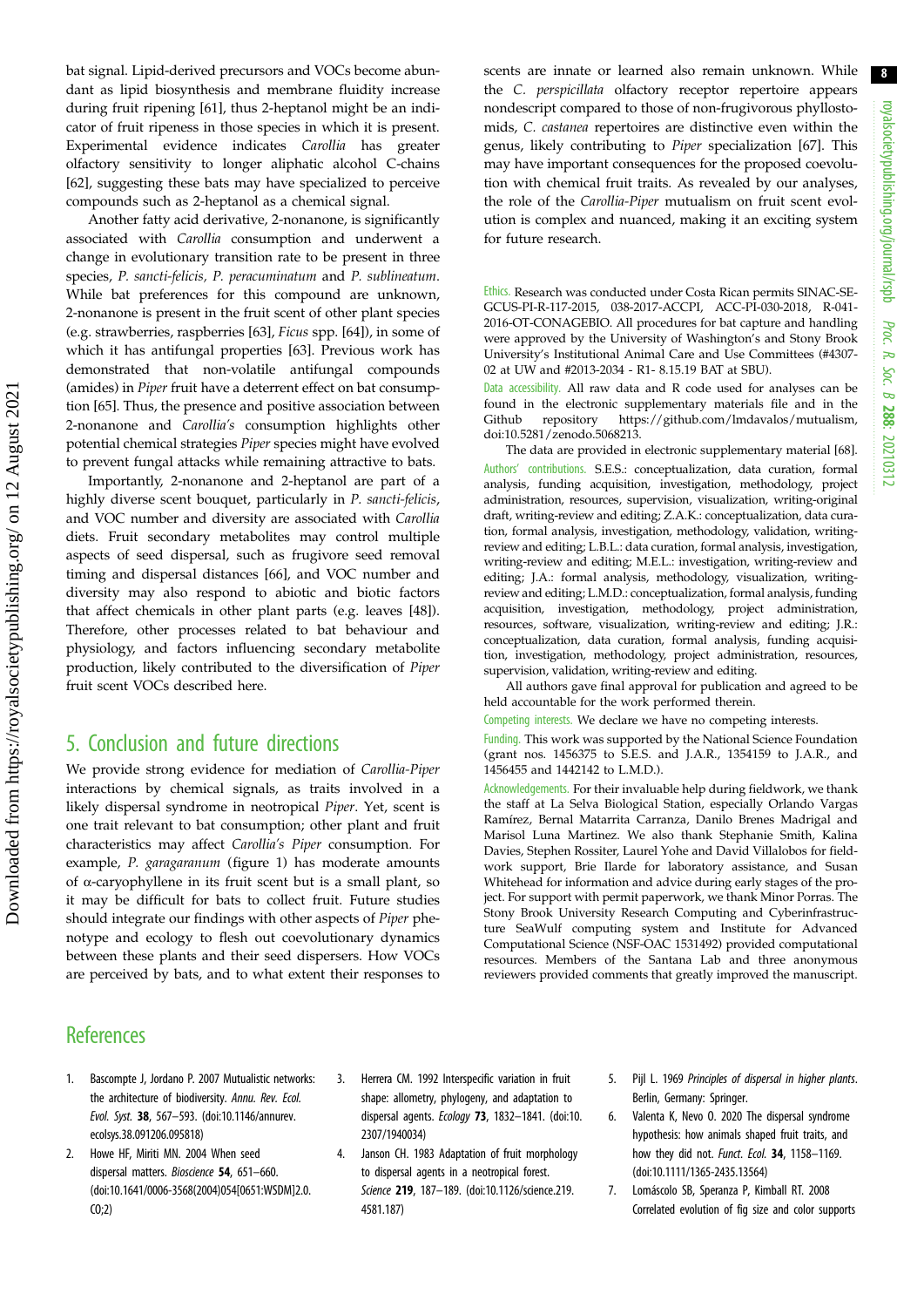<span id="page-8-0"></span>the dispersal syndromes hypothesis. Oecologia 156, 783–796. ([doi:10.1007/s00442-008-1023-0](http://dx.doi.org/10.1007/s00442-008-1023-0))

- 8. Nevo O, Valenta K, Razafimandimby D, Melin AD, Ayasse M, Chapman CA. 2018 Frugivores and the evolution of fruit colour. Biol. Lett. **14**, 20180377. [\(doi:10.1098/rsbl.2018.0377](http://dx.doi.org/10.1098/rsbl.2018.0377))
- 9. Sinnott-Armstrong MA, Lee C, Clement WL, Donoghue MJ. 2020 Fruit syndromes in viburnum: correlated evolution of color, nutritional content, and morphology in bird-dispersed fleshy fruits. BMC Evol. Biol. 20, 1–19. [\(doi:10.1186/s12862-019-](http://dx.doi.org/10.1186/s12862-019-1546-5) [1546-5](http://dx.doi.org/10.1186/s12862-019-1546-5))
- 10. Galetti M et al. 2013 Functional extinction of birds drives rapid evolutionary changes in seed size. Science 340, 1086–1090. ([doi:10.1126/science.](http://dx.doi.org/10.1126/science.1233774) [1233774\)](http://dx.doi.org/10.1126/science.1233774)
- 11. Brodie JF. 2017 Evolutionary cascades induced by large frugivores. Proc. Natl Acad. Sci. USA 114, 11 998–12 002. ([doi:10.1073/pnas.1710172114\)](http://dx.doi.org/10.1073/pnas.1710172114)
- 12. Nevo O, Heymann EW, Schulz S, Ayasse M. 2016 Fruit odor as a ripeness signal for seed-dispersing primates? A case study on four neotropical plant species. J. Chem. Ecol. 42, 323–328. ([doi:10.1007/](http://dx.doi.org/10.1007/s10886-016-0687-x) [s10886-016-0687-x](http://dx.doi.org/10.1007/s10886-016-0687-x))
- 13. Valenta K, Burke RJ, Styler SA, Jackson DA, Melin AD, Lehman SM. 2013 Colour and odour drive fruit selection and seed dispersal by mouse lemurs. Sci. Rep. 3, 2424. [\(doi:10.1038/srep02424](http://dx.doi.org/10.1038/srep02424))
- 14. Jordano P. 1995 Angiosperm fleshy fruits and seed dispersers: a comparative analysis of adaptation and constraints in plant–animal interactions. Am. Nat. 145, 163–191. ([doi:10.1086/285735](http://dx.doi.org/10.1086/285735))
- 15. Nevo O, Valenta K, Kleiner A, Razafimandimby D, Jeffrey JAJ, Chapman CA, Ayasse M. 2020 The evolution of fruit scent: phylogenetic and developmental constraints. BMC Evol. Biol. 20, 1–8. [\(doi:10.1186/s12862-020-01708-2](http://dx.doi.org/10.1186/s12862-020-01708-2))
- 16. Thompson JN. 2005 The geographic mosaic of coevolution. Chicago, IL: University of Chicago Press.
- 17. Knight ARS, Siegfried WR, Knight RS, Siegfried WR. 1983 Inter-relationships between type, size and colour of fruits and dispersal in Southern African trees. Oecologia 56, 405–412. ([doi:10.1007/](http://dx.doi.org/10.1007/BF00379720) [BF00379720\)](http://dx.doi.org/10.1007/BF00379720)
- 18. Lord JM. 2004 Frugivore gape size and the evolution of fruit size and shape in southern hemisphere floras. Austral Ecol. 29, 430-436. [\(doi:10.1111/j.1442-9993.2004.01382.x](http://dx.doi.org/10.1111/j.1442-9993.2004.01382.x))
- 19. Valido A, Schaefer HM, Jordano P. 2011 Colour, design and reward: phenotypic integration of fleshy fruit displays. J. Evol. Biol. 24, 751–760. ([doi:10.](http://dx.doi.org/10.1111/j.1420-9101.2010.02206.x) [1111/j.1420-9101.2010.02206.x](http://dx.doi.org/10.1111/j.1420-9101.2010.02206.x))
- 20. Thies W, Kalko EKV, Schnitzler HU. 1998 The roles of echolocation and olfaction in two neotropical fruiteating bats, Carollia perspicillata and C. castanea, feeding on Piper. Behav. Ecol. Sociobiol. 42, 397–409. ([doi:10.1007/s002650050454](http://dx.doi.org/10.1007/s002650050454))
- 21. Dyer LA, Palmer ADN, 2014 Piper: a model genus for studies of phytochemistry, ecology, and evolution. New York, NY: Kluwer Academic.
- 22. Thies W, Kalko EKV. 2004 Phenology of neotropical pepper plants (Piperaceae) and their association with their main dispersers, two short-tailed fruit

bats, Carollia perspicillata and C. castanea (Phyllostomidae). Oikos 104, 362–376. ([doi:10.](http://dx.doi.org/10.1111/j.0030-1299.2004.12747.x) [1111/j.0030-1299.2004.12747.x](http://dx.doi.org/10.1111/j.0030-1299.2004.12747.x))

- 23. Fleming TH. 1991 The relationship between body size, diet, and habitat use in frugivorous bats, genus Carollia (Phyllostomidae). J. Mammal. 72, 493–501. [\(doi:10.2307/1382132](http://dx.doi.org/10.2307/1382132))
- 24. Leiser-Miller L, Kaliszewska Z, Mann B, Lauterbur E, Riffell J, Santana S. 2020 A fruitful endeavor: scent cues and echolocation behavior used by Carollia castanea to find fruit. Integr. Org. Biol. 2, obaa007. [\(doi:10.1093/iob/obaa007](http://dx.doi.org/10.1093/iob/obaa007))
- 25. Mikich SB, Bianconi GV, Maia BHLNS, Teixeira SD. 2003 Attraction of the fruit-eating bat Carollia perspicillata to Piper gaudichaudianum essential oil. J. Chem. Ecol. 29, 2379–2383. [\(doi:10.1023/](http://dx.doi.org/10.1023/A:1026290022642) [A:1026290022642](http://dx.doi.org/10.1023/A:1026290022642))
- 26. Parolin LC, Hansel FA, Bianconi GV, Mikich SB. 2019 Chemical compounds in neotropical fruit bat–plant interactions. Mamm. Biol. 94, 92–97. [\(doi:10.1016/](http://dx.doi.org/10.1016/j.mambio.2018.06.009) [j.mambio.2018.06.009](http://dx.doi.org/10.1016/j.mambio.2018.06.009))
- 27. Nevo O, Razafimandimby D, Jeffrey JAJ, Schulz S, Ayasse M. 2018 Fruit scent as an evolved signal to primate seed dispersal. Sci. Adv. 4, 1-8. ([doi:10.](http://dx.doi.org/10.1126/sciadv.aat4871) [1126/sciadv.aat4871](http://dx.doi.org/10.1126/sciadv.aat4871))
- 28. Hodgkison R, Ayasse M, Häberlein C, Schulz S, Zubaid A, Mustapha WAW, Kunz TH, Kalko EKV. 2013 Fruit bats and bat fruits: the evolution of fruit scent in relation to the foraging behaviour of bats in the New and Old World tropics. Funct. Ecol. 27, 1075–1084. [\(doi:10.1111/1365-2435.12101\)](http://dx.doi.org/10.1111/1365-2435.12101)
- 29. Kelm DH, Wiesner KR, von Helversen O. 2008 Effects of artificial roosts for frugivorous bats on seed dispersal in a neotropical forest pasture mosaic. Conserv. Biol. 22, 733–741. ([doi:10.1111/j.1523-](http://dx.doi.org/10.1111/j.1523-1739.2008.00925.x) [1739.2008.00925.x\)](http://dx.doi.org/10.1111/j.1523-1739.2008.00925.x)
- 30. de Carvalho-Ricardo MC, Uieda W, Fonseca RCB, Rossi MN. 2014 Frugivory and the effects of ingestion by bats on the seed germination of three pioneering plants. Acta Oecol 55, 51–57. ([doi:10.](http://dx.doi.org/10.1016/j.actao.2013.11.008) [1016/j.actao.2013.11.008](http://dx.doi.org/10.1016/j.actao.2013.11.008))
- 31. Salazar D, Kelm DH, Marquis RJ. 2013 Directed seed dispersal of Piper by Carollia perspicillata and its effect on understory plant diversity and folivory. Ecology 94, 2444–2453. ([doi:10.1890/12-1172.1\)](http://dx.doi.org/10.1890/12-1172.1)
- 32. Rodríguez A, Alquézar B, Peña L. 2013 Fruit aromas in mature fleshy fruits as signals of readiness for predation and seed dispersal. New Phytol. 197. 36–48. ([doi:10.1111/j.1469-8137.2012.04382.x\)](http://dx.doi.org/10.1111/j.1469-8137.2012.04382.x)
- 33. Lago JHG et al. 2004 Benzoic acid derivatives from *Piper* species and their fungitoxic activity against Cladosporium cladosporioides and C. sphaerospermum. J. Nat. Prod. 67, 1783-1788. [\(doi:10.1021/np030530j](http://dx.doi.org/10.1021/np030530j))
- 34. OTS. 2014 Organization for Tropical Studies database: Florula Digital de La Selva. See [https://](https://sura.ots.ac.cr/florula4/) [sura.ots.ac.cr/florula4/.](https://sura.ots.ac.cr/florula4/)
- 35. Riffell JA, Alarcón R, Abrell L, Davidowitz G, Bronstein JL, Hildebrand JG. 2008 Behavioral consequences of innate preferences and olfactory learning in hawkmoth-flower interactions. Proc. Natl Acad. Sci. USA 105, 3404–3409. [\(doi:10.1073/](http://dx.doi.org/10.1073/pnas.0709811105) [pnas.0709811105](http://dx.doi.org/10.1073/pnas.0709811105))
- 36. Fleming TH. 2004 Dispersal ecology of neotropical Piper shrubs and treelets. In Piper: a model genus for studies of phytochemistry, ecology, and evolution (eds L Dyer, A Palmer), pp. 58–77. Berlin, Germany: Springer.
- 37. Lopez JE, Vaughan C. 2007 Food niche overlap among neotropical frugivorous bats in Costa Rica. Rev. Biol. Trop. 55, 301–313. ([doi:10.15517/rbt.](http://dx.doi.org/10.15517/rbt.v55i1.6082) [v55i1.6082\)](http://dx.doi.org/10.15517/rbt.v55i1.6082)
- 38. Maynard LD, Ananda A, Sides MF, Burk H, Whitehead SR. 2019 Dietary resource overlap among three species of frugivorous bat in Costa Rica. J. Trop. Ecol. 35, 165–172. ([doi:10.1017/](http://dx.doi.org/10.1017/s0266467419000129) [s0266467419000129](http://dx.doi.org/10.1017/s0266467419000129))
- 39. Jaramillo MA, Callejas R, Davidson C, Smith JF, Stevens AC, Tepe EJ. 2008 A phylogeny of the tropical genus Piper using ITS and the chloroplast intron psbJ-petA. Syst. Bot. 33, 647–660. ([doi:10.](http://dx.doi.org/10.1600/036364408786500244) [1600/036364408786500244](http://dx.doi.org/10.1600/036364408786500244))
- 40. Molina-Henao YF, Guerrero-Chacón AL, Jaramillo MA. 2016 Ecological and geographic dimensions of diversification in Piper subgenus Ottonia: a lineage of neotropical rainforest shrubs. Syst. Bot. 41, 253–262. [\(doi:10.1600/](http://dx.doi.org/10.1600/036364416x691777) [036364416x691777](http://dx.doi.org/10.1600/036364416x691777))
- 41. Martínez C, Carvalho MR, Santiago M, Jaramillo CA. 2015 A late Cretaceous Piper (Piperaceae) from Colombia and diversification patterns for the genus. Am. J. Bot. 102, 273-289. (doi:10.3732/aib. [1400427](http://dx.doi.org/10.3732/ajb.1400427))
- 42. Paradis E. 2013 Molecular dating of phylogenies by likelihood methods: a comparison of models and a new information criterion. Mol. Phylogenet. Evol. 67, 436–444. ([doi:10.1016/j.ympev.2013.02.008](http://dx.doi.org/10.1016/j.ympev.2013.02.008))
- 43. Oksanen J, Blanchet FG, Kindt R, Legendre P, O'hara RB, Simpson GL, Solymos P, Stevens MHH, Wagner H. 2010 Vegan: community ecology package. R package version 1.17-4. See [http//CRAN.R-project.](http//CRAN.R-project.org/package=vegan) [org/package=vegan](http//CRAN.R-project.org/package=vegan).
- 44. Clavel J, Escarguel G, Merceron G. 2015 mvMORPH: an R package for fitting multivariate evolutionary models to morphometric data. Methods Ecol. Evol. 6, 1311–1319. ([doi:10.1111/2041-210X.12420](http://dx.doi.org/10.1111/2041-210X.12420))
- 45. Adams DC, Otárola-Castillo E. 2013 Geomorph: an R package for the collection and analysis of geometric morphometric shape data. Methods Ecol. Evol. 4, 393–399. [\(doi:10.1111/2041-210X.12035](http://dx.doi.org/10.1111/2041-210X.12035))
- 46. Bürkner PC. 2017 brms: an R package for Bayesian multilevel models using Stan. J. Stat. Softw. 80, 1–28. [\(doi:10.18637/jss.v080.i01\)](http://dx.doi.org/10.18637/jss.v080.i01)
- 47. Carpenter B et al. 2017 Stan: a probabilistic programming language. J. Stat. Softw. 76, 1–32. ([doi:10.18637/jss.v076.i01\)](http://dx.doi.org/10.18637/jss.v076.i01)
- 48. Salazar D, Jaramillo MA, Marquis RJ. 2016 Chemical similarity and local community assembly in the species rich tropical genus Piper. Ecology 97, 3176–3183. [\(doi:10.1002/ecy.1536\)](http://dx.doi.org/10.1002/ecy.1536)
- 49. Ekwaru JP, Veugelers PJ. 2018 The overlooked importance of constants added in log transformation of independent variables with zero values: a proposed approach for determining an optimal constant. Stat. Biopharm. Res. 10, 26–29. ([doi:10.1080/19466315.2017.1369900](http://dx.doi.org/10.1080/19466315.2017.1369900))